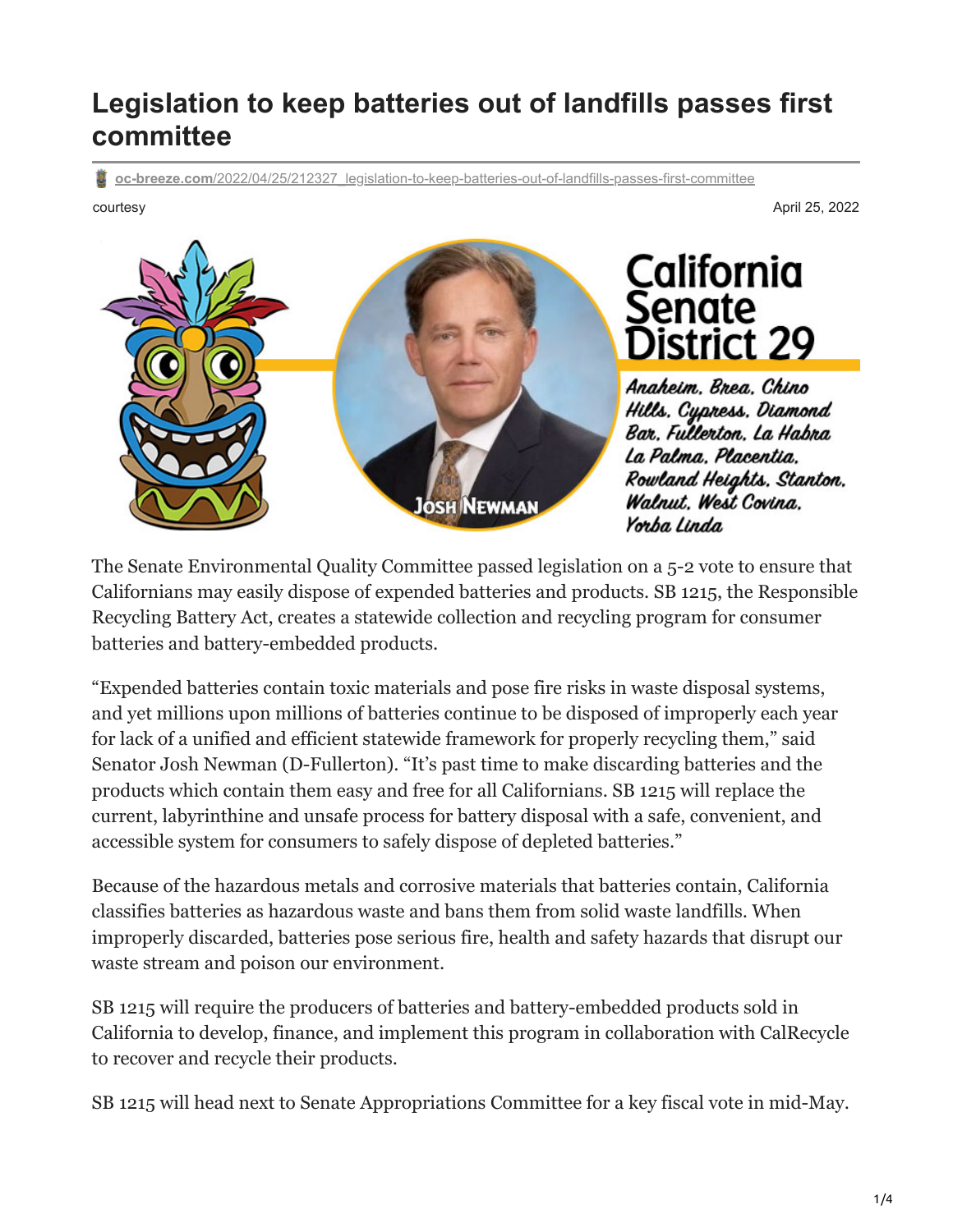This bill is supported by Active San Gabriel Valley, Californians Against Waste, California Product Stewardship Council, California Resource Recovery Association, California State Association of Counties (CSAC), California Waste Haulers Council, Central Contra Costa Sanitary District, City Of Roseville, City Of Thousand Oaks, Clean Water Action, CR&R Inc., Delta Diablo, Environmental Working Group, League of California Cities, Los Angeles County Sanitation Districts, Marin Household Hazardous Waste Facility, Monterey Regional Waste Management District, Napa Recycling & Waste Services, Product Stewardship Institute, RecycleSmart, Republic Services Inc., Resource Recovery Coalition of California, RethinkWaste, Rural County Representatives of California (RCRC), Santa Clara County Recycling and Waste Reduction Commission, Sea Hugger, StopWaste, Urban Counties of California, Western Placer Waste Management Authority (WPWMA), Zero Waste Company and Zero Waste Sonoma.

Mirrored legislation in the Assembly, authored by Assemblywoman Jacqui Irwin, passed out of Assembly Environmental Safety Toxic Materials earlier this month.

## **WHAT OTHERS ARE SAYING**

"Many Californians don't realize that all batteries are hazardous waste; and that throwing batteries, and products embedded with batteries, in curbside waste bins poses a threat to recycling facilities and human life," said Assemblymember Jacqui Irwin (D-Thousand Oaks), author of AB 2440. "With more of our everyday items running off of batteries, it is imperative that we take swift action to stamp out the risk of devastating fires at our waste facilities and safely allow recovery of the valuable minerals inside batteries."

"The recent increase in improperly disposed batteries has caused a spate of catastrophic fires at recycling facilities, not to mention the waste of all the embedded energy and finite resources that go into making batteries," said Nick Lapis, Director of Advocacy for Californians Against Waste, a co-sponsor of the bills. "By requiring manufacturers to take responsibility for recovering, redesigning, and recycling their products, AB 2440 and SB 1215 will reduce the environmental impact of producing and disposing of batteries, take a growing financial burden off ratepayers, and protect workers and communities from toxic fires."

"Our recycling industry has seen significant challenges, especially over the past 4 or 5 years, not only related to COVID-19, but China's National Sword/Blue Sky policies and the ever turbulent recycled commodities market," said Doug Kobold, Executive Director of the California Product Stewardship Council, a co-sponsor of the bills. "Even the economic impacts from the great recession of 2008 & 2009 did not pose nearly the threat to the recycling industry that is posed by improperly disposed batteries, especially lithium batteries. Without convenient and effective collection programs for batteries, consumers will continue to dispose of them improperly. This legislation will bring about positive changes to our system, and will help to reduce the uptick in fire events occurring at landfills and material recovery facilities."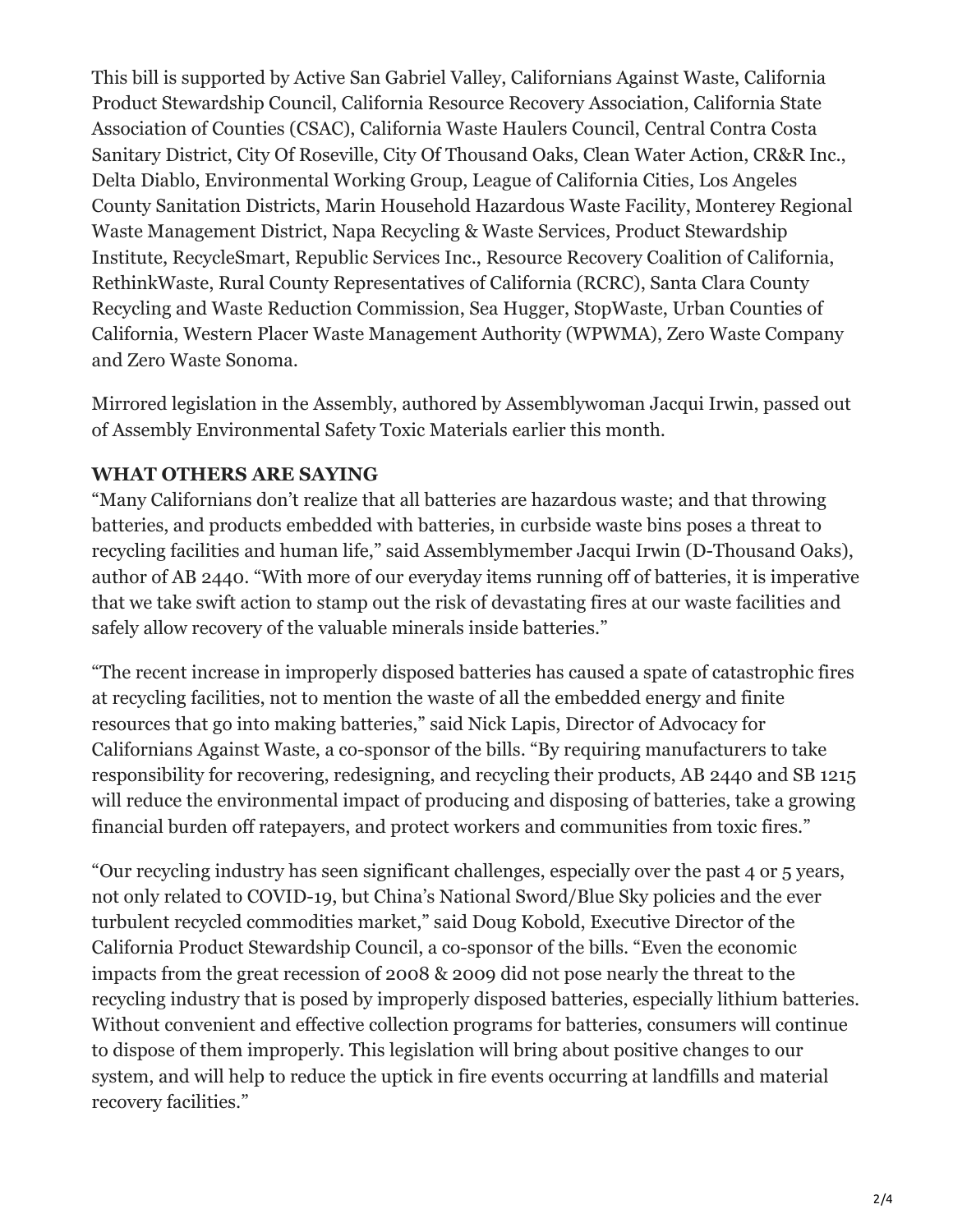"We collect over 26 tons of batteries each year in RethinkWaste's region alone, and I fear every day an improperly disposed of battery could result in another catastrophic fire like the one we faced in 2016," said Joe LaMariana, Executive Director of RethinkWaste, a cosponsor of the bills. "AB 2440 and SB 1215 will protect our workers and infrastructure from the growing number of batteries and products entering the waste stream on a daily basis."

"I am proud to coauthor SB 1215 and AB 2440. I have seen firsthand the damage caused by improperly discarded, lithium-ion batteries which can result in serious fire, health, and safety hazards. There has been an alarming number of fires in material recovery facilities, waste collection trucks, and landfills caused by improperly disposed of lithium-ion batteries including the Shoreway Environmental Center in San Carlos. Such fires not only pollute the atmosphere and surrounding community, cause extensive damage to city and county waste collection vehicles, equipment, and facilities, they also endanger the lives of workers who handle consumer waste. The Responsible Recycling Act will ensure that consumers have free access to collection sites while waste disposal workers are kept more safe from these fire prone products," said Assemblymember Kevin Mullin (D-San Mateo).

"California must do a better job recycling materials and sorting out what ends up in our landfills. Batteries are health and safety hazards for our environment and our workers. That is why I support this bill to provide a convenient and accessible system for consumers to dispose of their batteries. It will prevent fires, protect workers and reduce toxic waste," said Senator Bob Wieckowski (D-Fremont).

"Today, even well-meaning Californians can create dire safety hazards – like the 2016 fire at the San Carlos materials recovery facility – by placing rechargeable batteries into the wrong recycling stream. SB 1215 and AB 2440 will make it easier for Californians to safely recycle used household batteries, including the rechargeable lithium-ion batteries that can explode and ignite fires if they are not disposed of properly. I'm a proud coauthor of this commonsense bill to simplify what is now a confusing, multi-step process for Californians who want to do the right thing with their depleted batteries. Thank you to Senator Newman and Assemblymember Irwin for their leadership on this legislation," said Senator Josh Becker (D-Peninsula).

"Consumers want to recycle, but we need to make it easier for them to do the right thing," said Assemblywoman Cottie Petrie-Norris (D-Irvine). "By making recycling free and convenient, rechargeable Li-ion batteries will only be delivering energy to our products and no longer a toxic threat to our environment."

"It is estimated that 65% of California's waste fires have been sparked by lithium ion batteries. Despite the fact that it is already illegal to dispose of these batteries, their increased use has led to a corresponding increase in their improper disposal, resulting in fires to waste collection vehicles and facilities. California needs to address the issue head on. That is why I